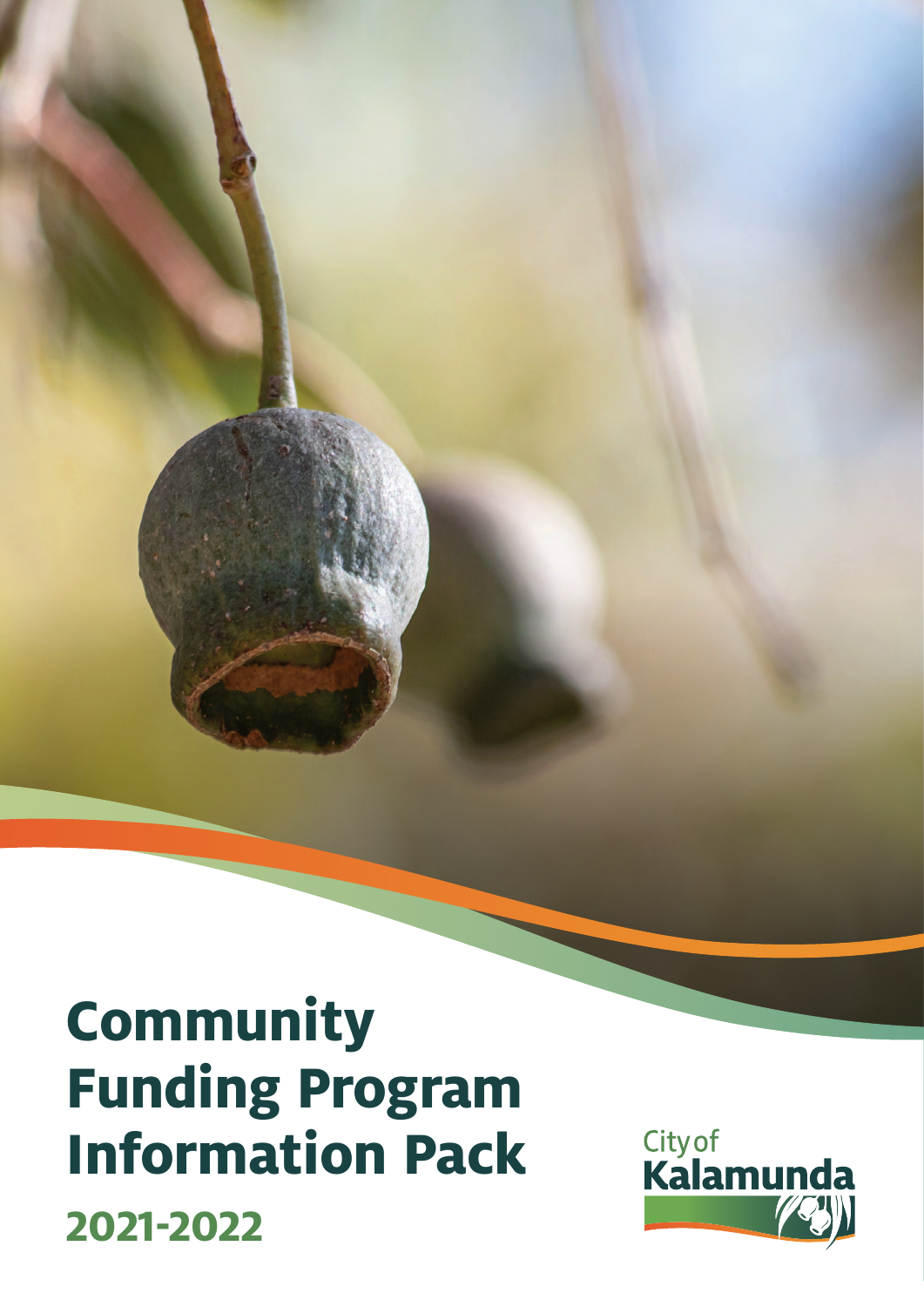# 2021-2022 Community Funding Program



## **Contents Page**

| $\mathcal{Y}$ |  |
|---------------|--|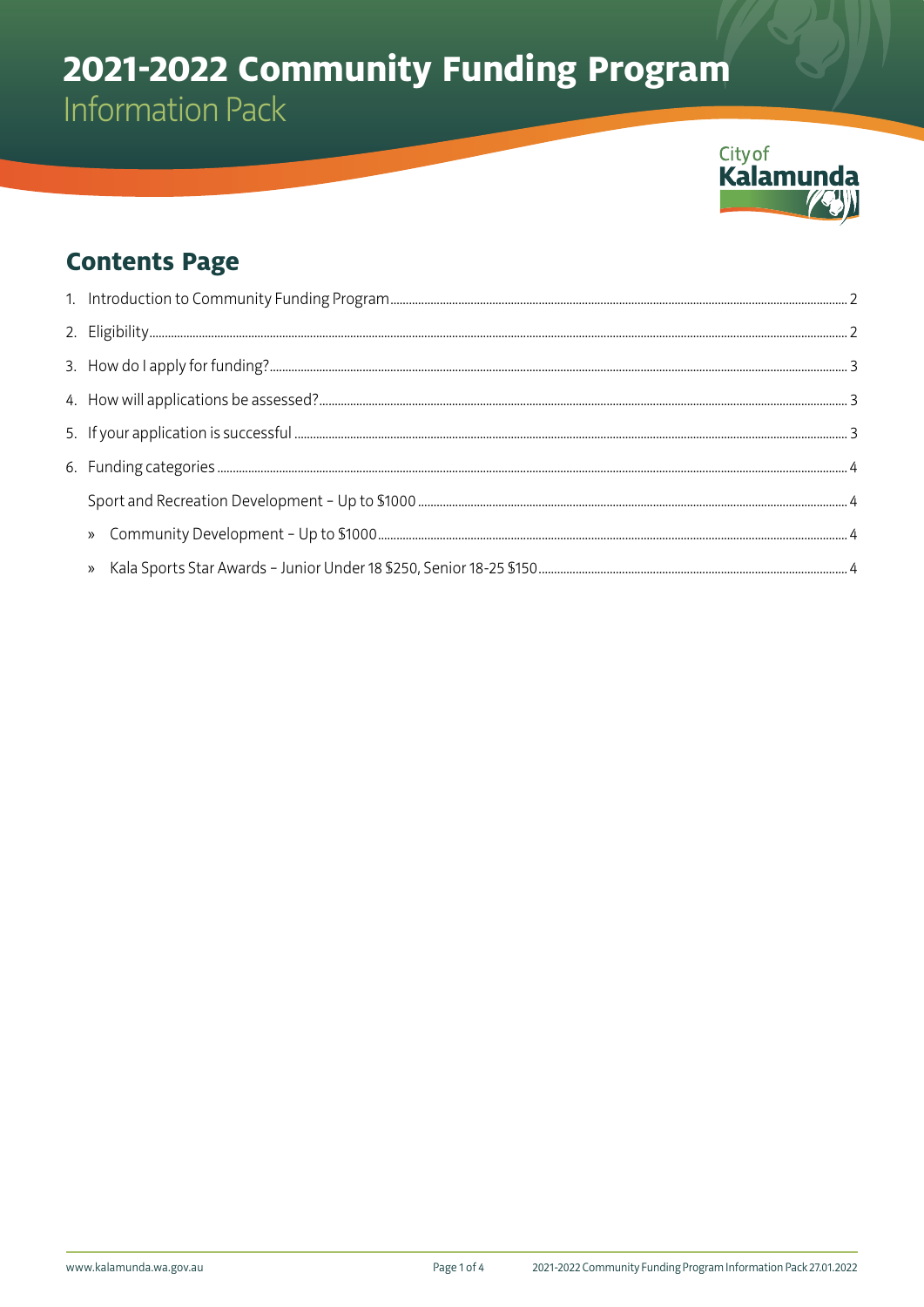## **2021-2022 Community Funding Program** Information Pack



## **1. Introduction to the Community Funding Program**

The City of Kalamunda' s Community Funding Program supports and encourages individuals and community groups who make a positive contribution to the City of Kalamunda, to conduct projects, and activities to develop and enhance the Kalamunda community.

The City's aim is to build a sustainable local community and to celebrate the diversity of our community living in the City of Kalamunda.

The Community Funding Program is divided into three categories:

- 1. Sport and Recreation Development Up to \$1000
- 2. Community Development Up to \$1000
- 3. Kalamunda Sports Star Awards Junior Under 18 \$250, Senior 18-25 \$150

You can download individual application forms specific to the grant you wish to apply for via the City's website on [www.kalamunda.wa.gov.au.](https://www.kalamunda.wa.gov.au)

In order for your application to be assessed, you must first discuss your application with the appropriate Officer. Should you have any general enquiries, please contact the Community Development Administration Officer on 9257 9841.

**For a more detailed description of the above grants, please see Page 4.**

## **2. Eligibility**

The following criteria are eligible/ineligible funding elements

| <b>Eligible</b>                                                                                   | <b>Ineligible</b>                                                                                                                                                  |
|---------------------------------------------------------------------------------------------------|--------------------------------------------------------------------------------------------------------------------------------------------------------------------|
| *Not for profit & incorporated community<br>organisations located within the City of<br>Kalamunda | Groups that have outstanding acquittals with the City of Kalamunda<br>or have previously failed to properly acquit funding within the last<br>two financial years. |
| Projects activities that align with the City's &<br>the groups' Strategic plans                   | Retrospective projects/costs/expenses incurred before the funding is<br>approved (Except for Kala Sports Star Awards)                                              |
| Equipment to support the community groups<br>activity (sports equipment, first aid kits)          | Event funding (Funding for events is managed by the City's Events<br>Coordinator. Please email: enquiries@kalamunda.wa.gov.au)                                     |
| Activities/projects that improve volunteer<br>skills/Training & development costs                 | Individuals, unless they are sponsored by an eligible organisation &<br>are a resident of the City. (Except for Kala Sports Star Awards)                           |
| Projects that increase the physical & mental<br>health of the community                           | Venue & facility hire associated with the delivery of target project or<br>program                                                                                 |
| Marketing & communication                                                                         | For-profit organisations. Political parties                                                                                                                        |
|                                                                                                   | Fund raising/commercial activities/ projects                                                                                                                       |
|                                                                                                   | Projects that will rely on recurrent funding                                                                                                                       |
|                                                                                                   | Personal equipment (mouth guards etc)                                                                                                                              |
|                                                                                                   | Recurrent salaries & operational costs / Subsidised membership fees                                                                                                |
|                                                                                                   | Deficit funding - for organisations                                                                                                                                |

*\* Eligible clubs and community groups will generally be located within the City of Kalamunda. However, in some instances, organisations outside of the LGA boundaries may be able to apply. Please contact the Community Development Administration Officer on 9257 9841 to discuss your application.*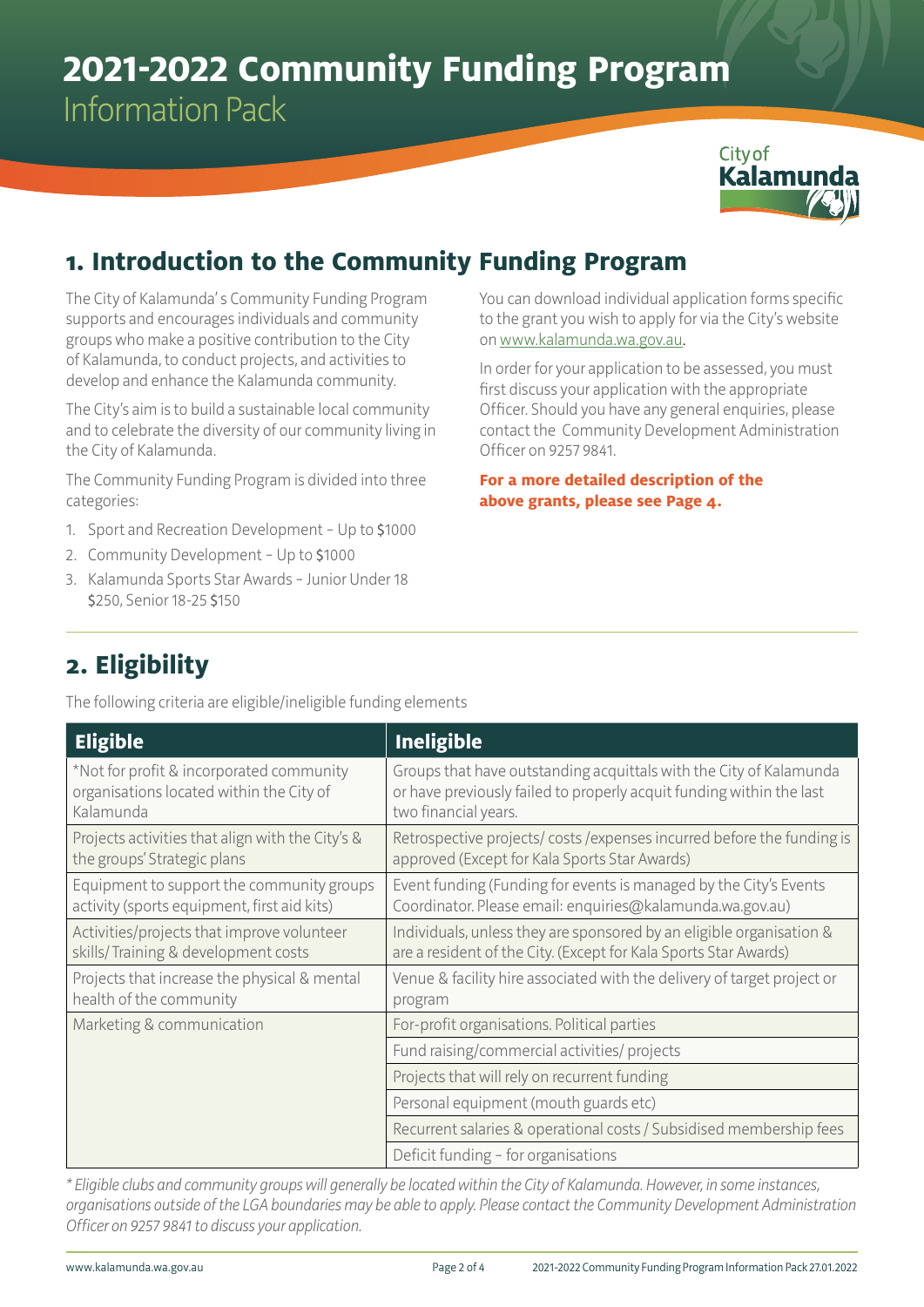## **2021-2022 Community Funding Program**

Information Pack



## **3. How do I apply for funding?**

The City of Kalamunda must receive your application within the specified time frame. Please make note of time frame of the funding round for each grant.

Your application must be made in writing, using the appropriate City of Kalamunda grant application form and include separate attachments where necessary.

While Community Groups and clubs may submit more than one application per annum, **only one application per organisation will be funded in any financial year (July 1 to June 30)**. Organisations wishing to submit more than one application should prioritise their applications.

## **Steps for applying for funding:**

- 1. Determine which category of funding you are seeking.
- 2. Ensure that you have the agreement of your club committee or community group to apply for the funds.
- 3. Arrange to discuss your application with the relevant Grant Administrator.
- 4. Complete your application using the appropriate application form and forward to the City.
- 5. Your club/group will receive an email confirming receipt of application.

## **4. How will applications be assessed?**

All applications received will be considered by the Community Development Team.

Your organisation will need to allow for 1-2 months after submitting their application to receive official notification regarding the outcome of your application.

Questions that will be considered as part of the assessment process are:

- » Has the applicant clearly addressed why the service/ product/event is needed by the community and how will it be provided?
- » Did the applicant state any level of cash or in-kind contribution they will make which adds value for the City financially?
- » Does the service/project align with the City and Clubs Strategic Plan and policy objectives?
- » Can the proposal demonstrate the extent to which the broader community will be engaged or involved with the service/project/event?
- » Does the proposal demonstrate that it will provide a continuous improvement opportunity for the community, but also be sustainable?

## **5. If your application is successful**

#### **If your application is successful, you will be required to:**

» Acknowledge the City as a contributor or sponsor to the project, activity or event

## **Unspent funds:**

» Any funding that has not been expended by the group, must be returned to the City of Kalamunda.

## **Reporting back to the City of Kalamunda:**

- » After your project or event, your organisation will need to provide an acquittal to the City that shows that you have completed the project according to your proposal.
- » As part of this acquittal, you will need to provide copies of all invoices/receipts/proof of payment and a statement by the President of your organisation.